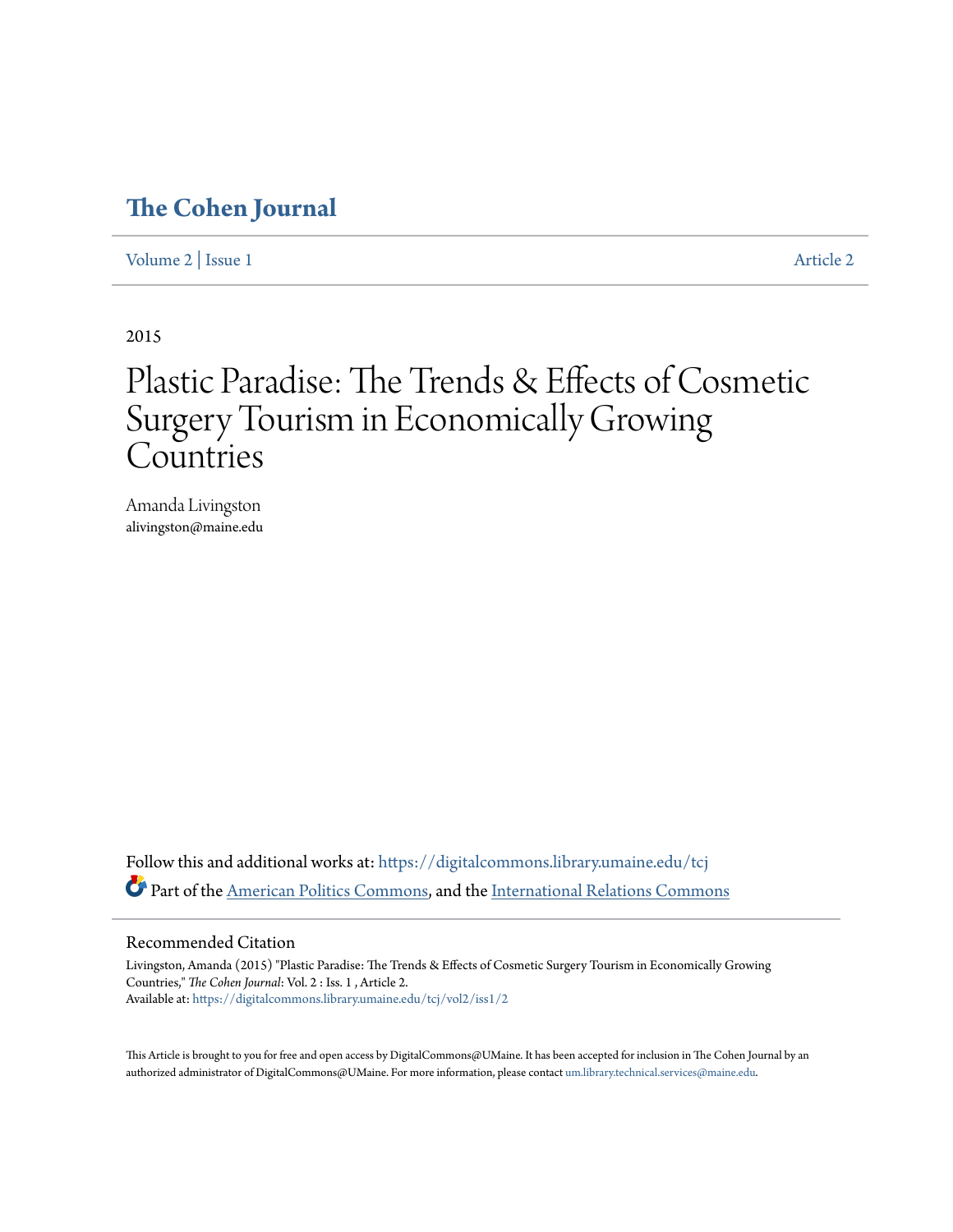Medical tourism, the category in which cosmetic surgery tourism falls under, is a new concept in the world of international affairs and many people are uninformed about its benefits, risks, and controversies. The Center for Disease Control and Prevention (CDC) defines medical tourism as "the act of traveling to another country for medical care." (CDC 2015) Medical tourism has grown significantly in recent years, especially in the developing world. In 2013, it is estimated that "eleven million people were medical tourists, creating a market worth of over \$50 billion," and it is expected to expand even further. (Howard 2015) "High costs, long waiting lists at home, new technology and skills in destination countries, alongside reduced transport costs and internet marketing, have all played a role." (Connell 2006: 1093) Since its rise to popularity, medical tourism has also already seen a reversal in its most significant trend. Initially, medical tourism entailed people from so-called underdeveloped countries traveling to wealthier nations for treatments not available in their home countries. (Erdoğan et al 2012: 1045) However, we now see the opposite. People in economically strong areas are traveling to developing countries because procedures are a bargain when compared to the cost in their home country. "This new trend has a driving effect on the economies of countries thanks to improvement in technology and transportation." (Horowitz et al 2007: 2) This tendency is particularly applicable to the sub-category of cosmetic surgery

1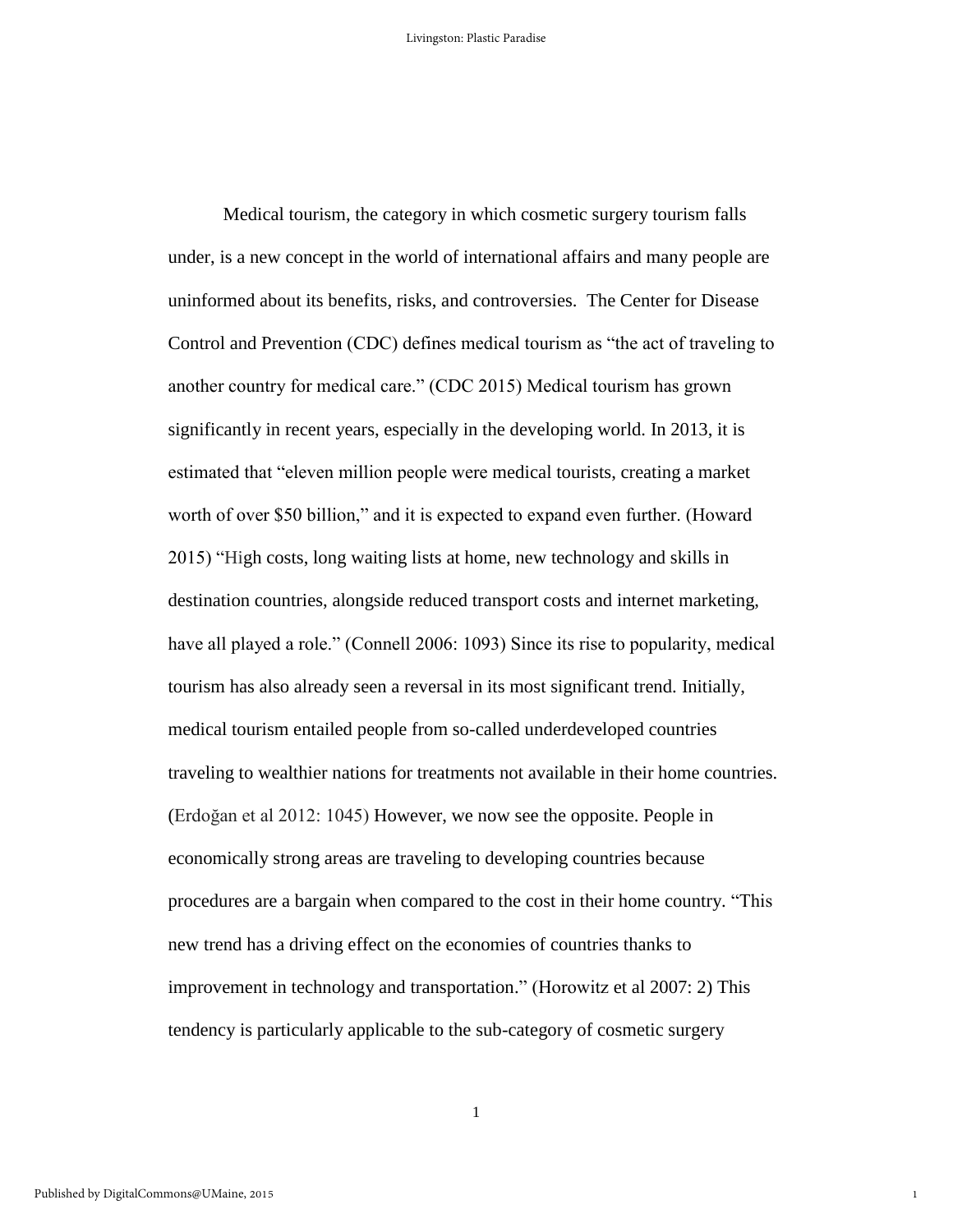tourism, which refers specifically to medical tourism associated with surgical procedures for cosmetic reasons. Cosmetic surgery tourism is a controversial topic as it provides many economic benefits to the host country but is also seen alongside many alarming trends.

Safe and successful surgeries are one of the greats accomplishments of modern medicine. A large number of people are able to have life-saving procedures with long lasting results. However, this achievement has also come with its downfalls. Hefty price tags and an obsession to meet societal standards of beauty drive surgical tourism's most lucrative practice: cosmetic surgery. It is important at this point to establish the difference between cosmetic and reconstructive surgeries as they both include altering one's appearance but exist to serve different purposes. "Reconstructive surgeries are done to correct defects from disease, congenital problems, or injuries, such as burn care, whereas cosmetic surgeries are done to enhance natural appearance, such as breast augmentations." (Lake 2015) Cosmetic surgeries are costly and essentially unnecessary, so why is it surgical tourism's most popular asset? Enhancing one's appearance has a long history so its popularity stems deep in human roots. The first breast augmentation is recorded as having been performed in 1895 and by the time World War I broke out, plastic surgery trainings had made a prominent mark in medicine (American Society of Plastic Surgeons 2015) This mark has, to say the least, turned into a rising phenomenon not only in terms of domestic success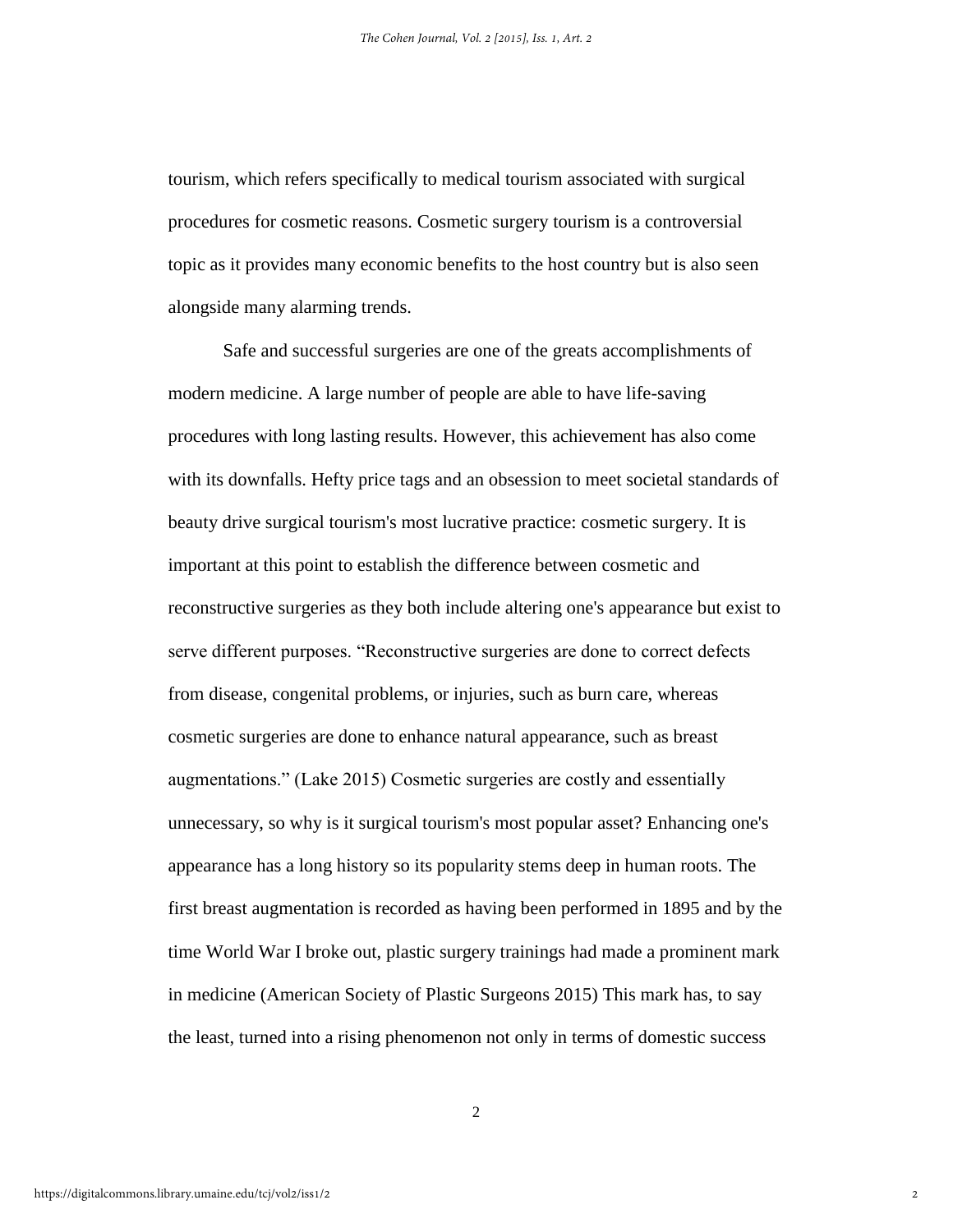here in the United States but worldwide as a tourist attraction.

When we think of tourism, what typically comes to mind is warm weather, lounge chairs, and relaxation. Why not add in a scalpel to the mix? Countries such as Brazil, South Korea, and Turkey are doing just that. Shorter waiting times and cheaper costs are the main reasons tourists go to these countries for cosmetic surgery. In countries where universal healthcare exists, it can take years to undergo elective surgeries, whereas in countries such as the U.S., where many lack health insurance at all, going abroad is the cheaper option. Of course, there are other reasons; many tourists also travel across borders for higher quality healthcare services or because they feel other surgeons better understand their wishes. But there are two things that all surgical tourism trends have in common besides money: social pressure and risk. Despite the economic benefits for the destination country, society suffers culturally. Many people opt for cosmetic surgery because of social pressures to conform to physical ideals. This pressure stems largely from the media, the work place, and peers. Succumbing to this pressure by going under the knife results in permanent changes in appearance and encourages unattainable ideals of "beauty". More and more, people are turning to this option as a way to feel better about themselves and with this addiction, demand is increasing, leading to a number of unqualified surgeons, unregistered clinics, and many botched surgeries. Are these downfalls worth the economic benefit the destination countries receive? Brazil, South Korea, and Turkey all

3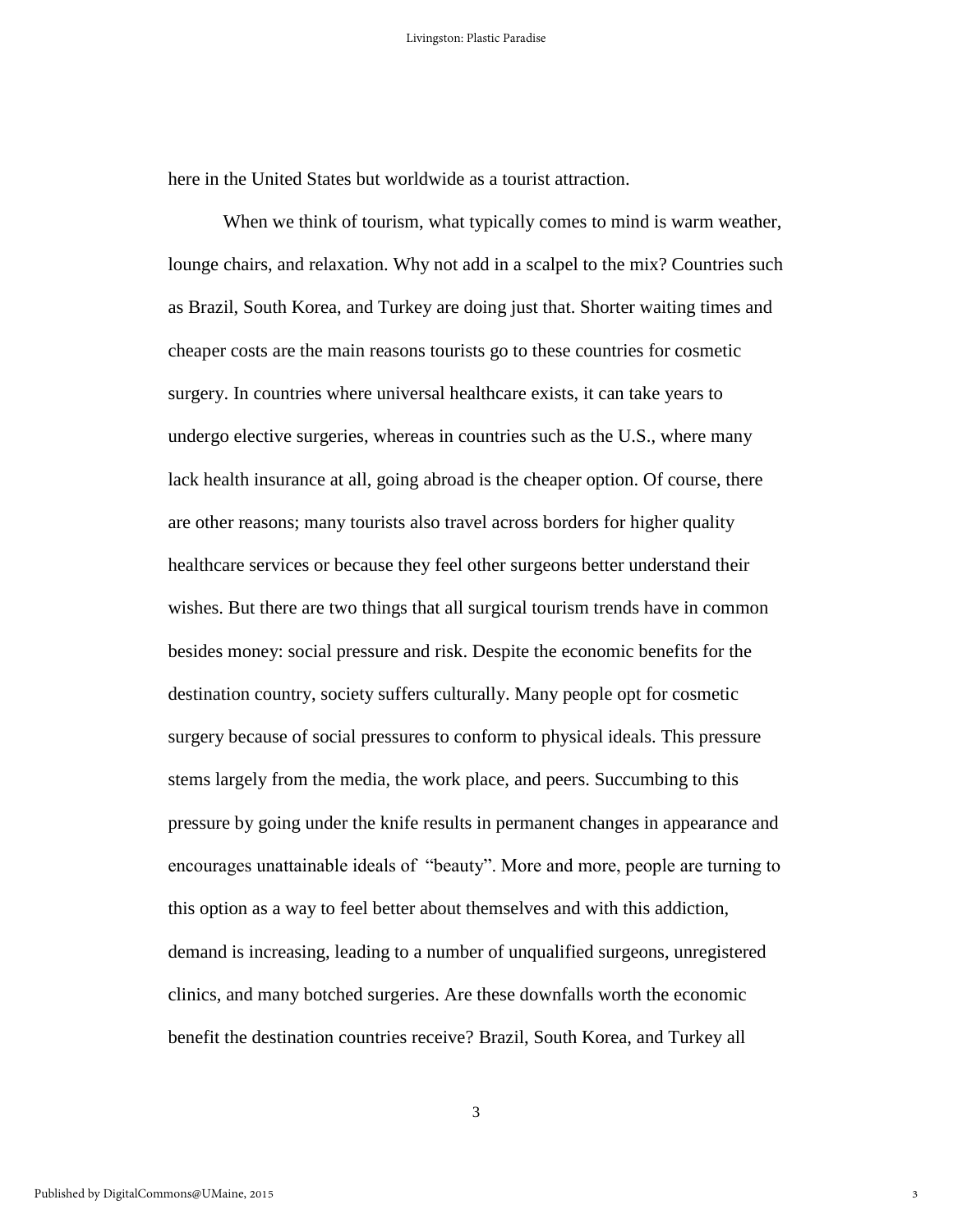present suitable examples of the linkage between economics and social pressures as well as the subsequent results when the two find themselves in the midst of cosmetic surgery tourism.

Lots of eyes have been looking at Brazil in recent years. As a part of the "BRIC" countries, Brazil proves itself to be "an economic powerhouse, contributing to a 15 percent share of the world's GDP." (Smallman & Brown 2011: 90-91) Therefore, it is no surprise that its tourism industry, specifically the sector dealing with medical and cosmetic surgery, is steadily on the rise. "Brazil has recently surpassed the U.S. as the place with the most cosmetic surgeries performed in the world, even though it has fewer people and collectively less disposable income than the U.S." (Garcia-Navarro 2014) Although this includes all surgeries performed and not simply those rooted in tourism, it still is an impressive feat. Brazil also has another number to be proud of: "4,500, representing the number of licensed cosmetic surgeons in the country, making it the highest per capita in the world." (Grout 2013) Clearly, this country gives tourists every reason to come here if their desire is to surgically alter their appearance. Part of the attraction lies in Brazil's domestic obsession with cosmetic surgery. With the growing economy, women in particular have more financial power and are placing their money in looks. Brazilian women view cosmetic surgery "as a right, not simply a privilege, and use it as an investment in increasing their chances at landing a better job or attracting a man for a better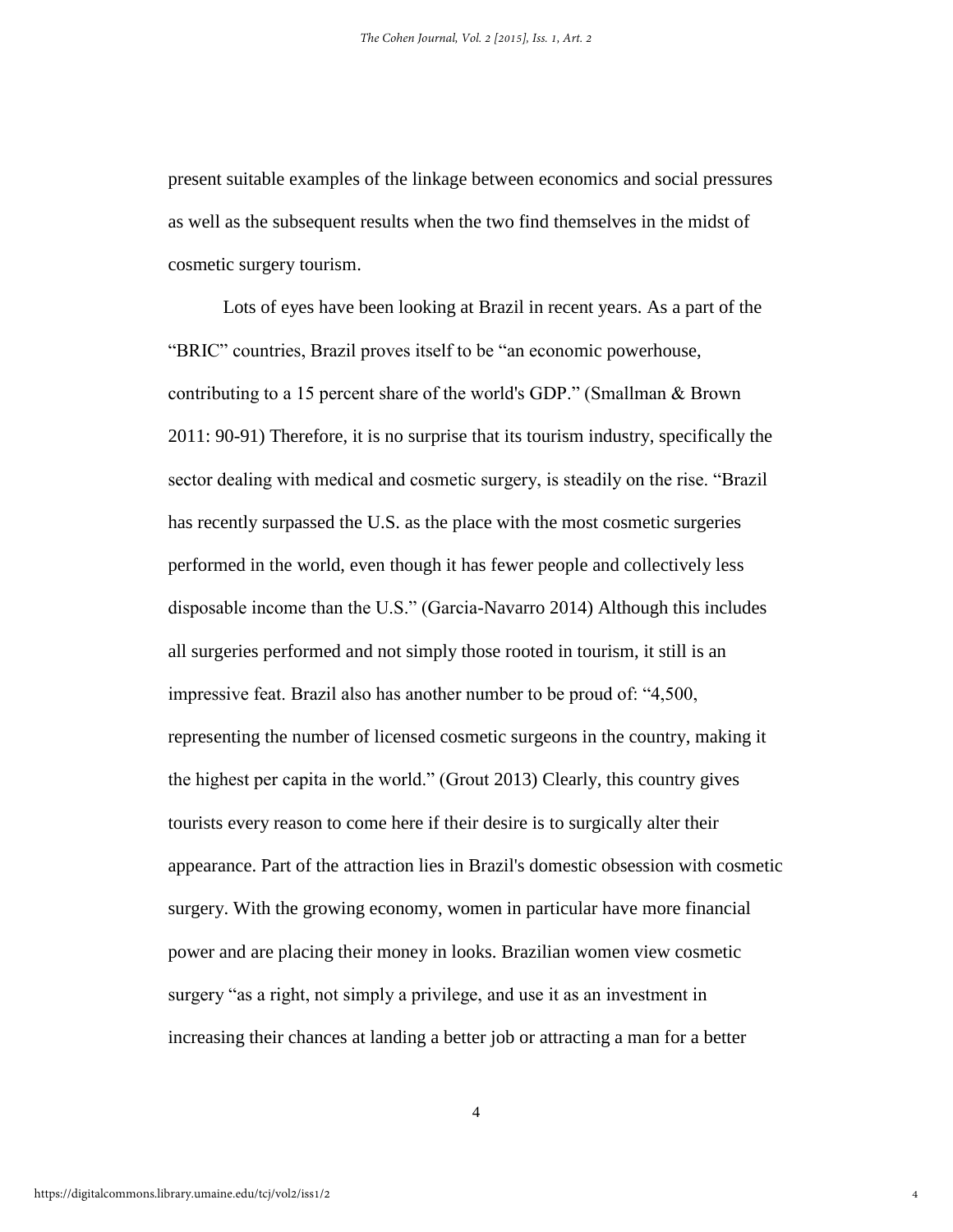marriage." (Garcia-Navarro 2014) With thousands of licensed surgeons and cosmetic surgeries performed each year, Brazil certainly seems like a safe bet for medical tourists. But what else makes Brazil so much better that people are willing to fly there for a surgery that could easily and safely be performed in their home country? Brazil has offered low-cost cosmetic surgery for years and "prices are, on average, two-thirds the typical price in the United States." (Grout 2013) Cosmetic surgery is almost never covered under any sort of insurance plan, as it is unnecessary, making the cheaper costs highly appealing. This is particularly applicable for the "11.3 percent of Americans who still remain uninsured" and seek out treatment bargains whenever they can. (Miller 2014) It is clear that Brazil's reputation for quality care at lower prices, as well as its beautiful scenery, is the main appeal for tourists. Brazil's economy is certainly enjoying the benefits. The post-operation period is not particularly short, meaning tourists who come to have cosmetic procedures done have to stay longer and in return, spend more money on hotels and food. Of course, all of these benefits and positive aspects have to be met with disadvantages and risks. Surgery is always a risk and going under the knife cannot be taken lightly. A well-known example of cosmetic procedures gone wrong in Brazil is that of a "Miss Bumbum" contestant. Brazilian model, Andressa Urach, landed in the hospital after her body rejected the hydrogel fillers doctors injected into her leg. Body tissue began rotting away and her leg became infected, the infection then spreading throughout her body.

5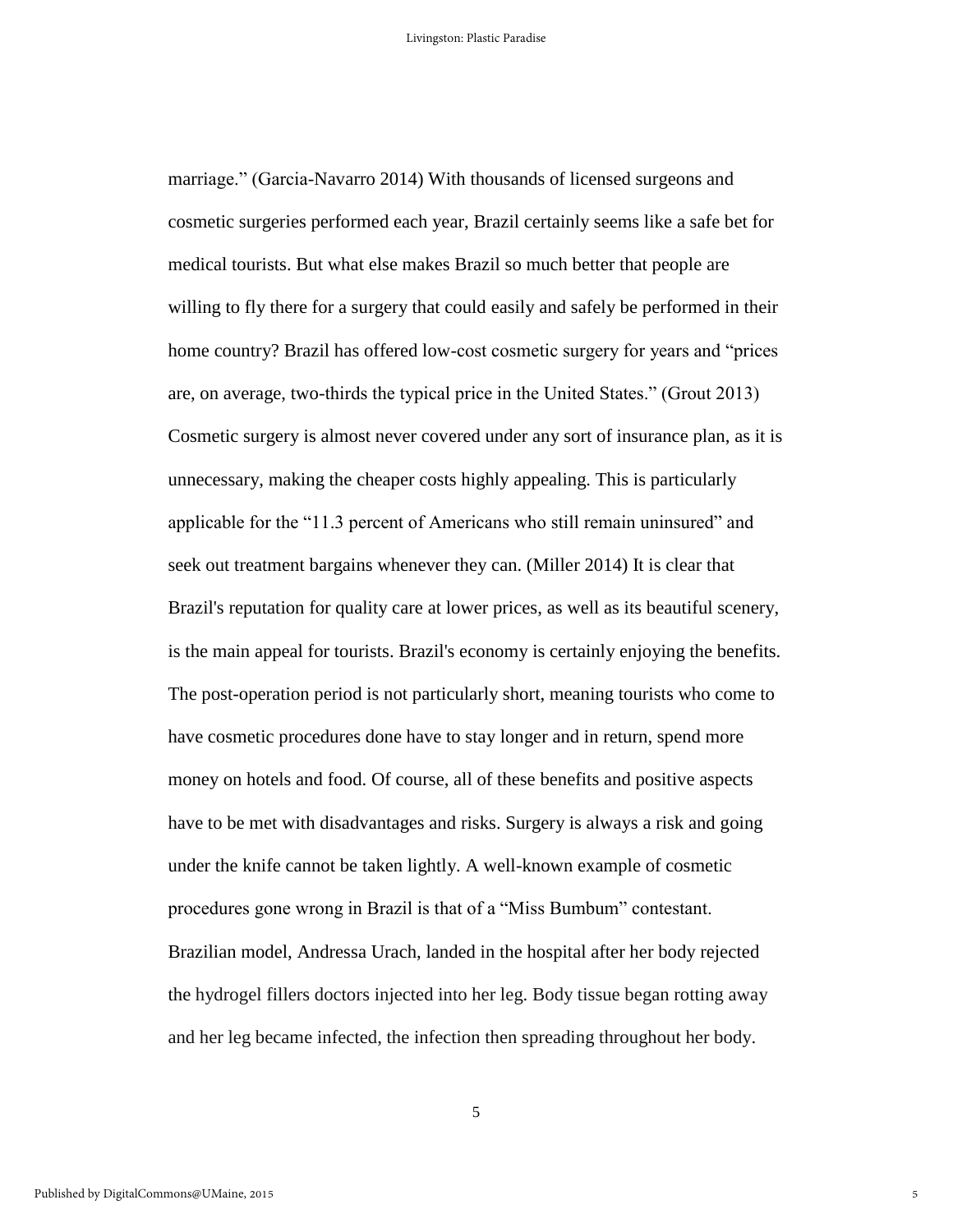(Landau 2015) This cosmetic procedure nearly cost Urach her life and her story does not stand alone. Urach is a Brazilian native but cosmetic surgery tourists hold an even higher risk of running into post-operation problems due to a number of specific risks associated with traveling as a foreigner for medical reasons. These risks are not limited to Brazil and explicit examples can be highlighted in cases seen among Chinese tourists traveling to South Korea for cosmetic surgery.

Alongside Brazil, South Korea is seen as an up and coming figure in the international realm. As a part of the N-11 countries, "it is considered an emerging global economy and has the potential to rival the BRIC countries." (Smallman  $\&$ Brown 2011: 91) South Korea's growing economic strength shows in its ability to have created a platform more than capable of attracting thousands of medical tourists annually. "In 2008, \$947 million was invested into advertising South Korea as as a leading destination for cosmetic surgery tourism." (Holliday  $\&$ Elfving-Hwang 2012: 61) So next to the advertisements seen on the street for food and shops are the names of cosmetic surgery clinics. The country's advertising has certainly paid off as they have attracted a steady flow of medical tourists, especially from China, creating an industry "listed as being worth nearly \$369 million in 2013. (The Straits Times 2015) According the International Society of Aesthetic Plastic Surgery, South Korea even has the "highest rate of cosmetic surgeries per capita in the world." (Stevenson 2014) This is not to be confused with Brazil's boasting figure of having highest number of most cosmetic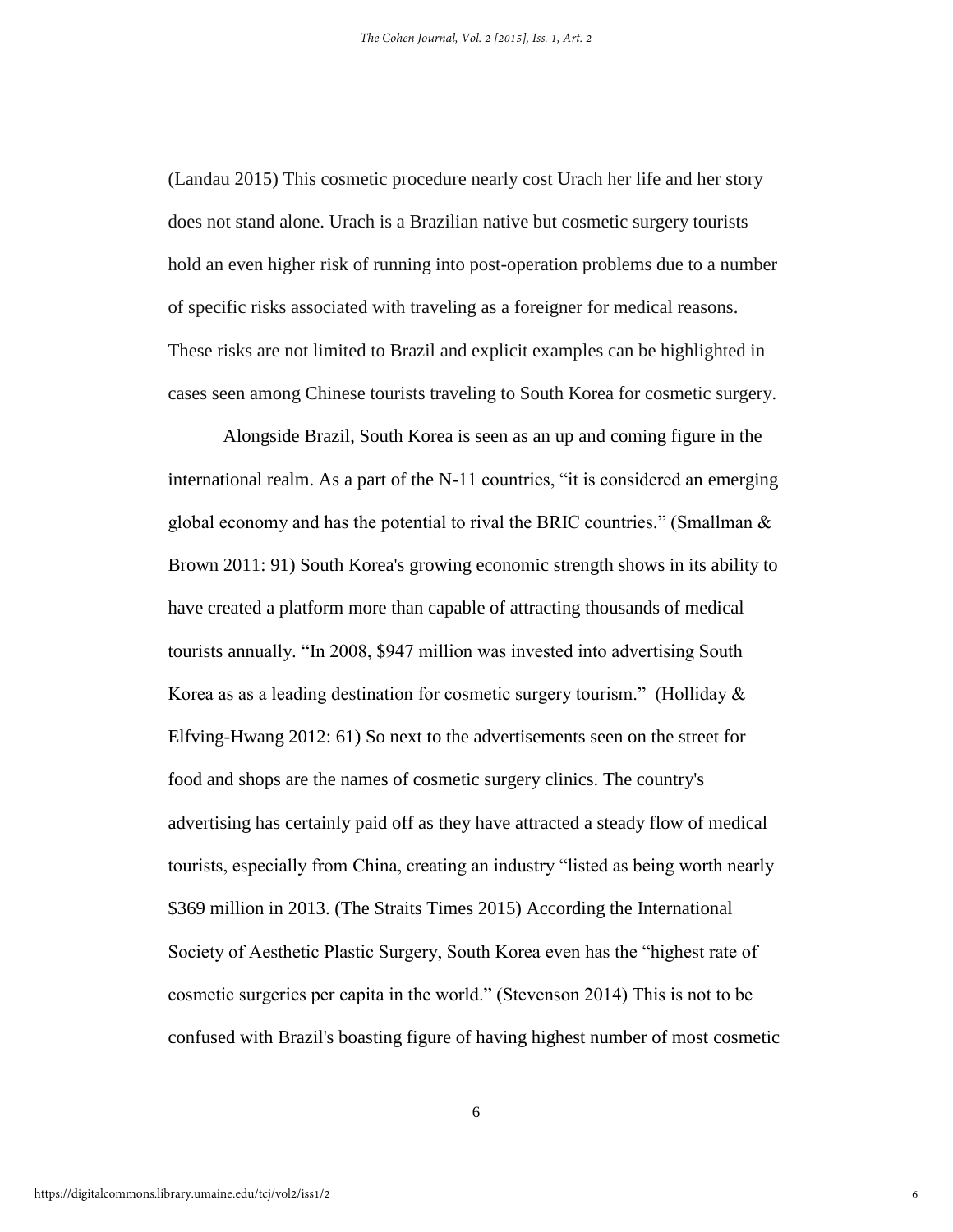surgeries performed overall, but not per capita. The success of medical tourism in South Korea, and subsequently cosmetic surgery tourism, is in part thanks to advertising and economic growth, but also from the media. As with Brazil, upward trends in cosmetic surgery are largely driven by societal pressures to look a certain way. For the Chinese traveling to South Korea, the influence of Korean television shows and movies drives them to feel pressured to look like the beauty ideal portrayed in the media. The two most popular surgeries performed on Chinese women in South Korea are blepharoplasties (eyelid surgery) and facial restructuring. (Stevenson 2014) Although these surgeries are certainly available at Chinese clinics, South Korean hospitals are known for being safer and cleaner, however, more expensive. It appears that unlike the majority of medical tourists in Brazil, those visiting South Korea are looking for quality over cheap prices. However, medical tourists in both countries do share the common opinion that receiving surgical cosmetic alterations will help with not only their self confidence but their professional prospects as well. In conforming to the standard of beauty put in place by society and the media, undergoing cosmetic surgery means for many Chinese (and Korean) women that will be able to land better jobs and make more money. As Eunkook Suh, a Korean psychology professor points out, "in Korea, people don't care what you think about yourself. Other people's evaluations of you matter more." (Bovy 2015) Clearly this mentality has proven its power over women as the medical tourism industry in South Korea grows and

7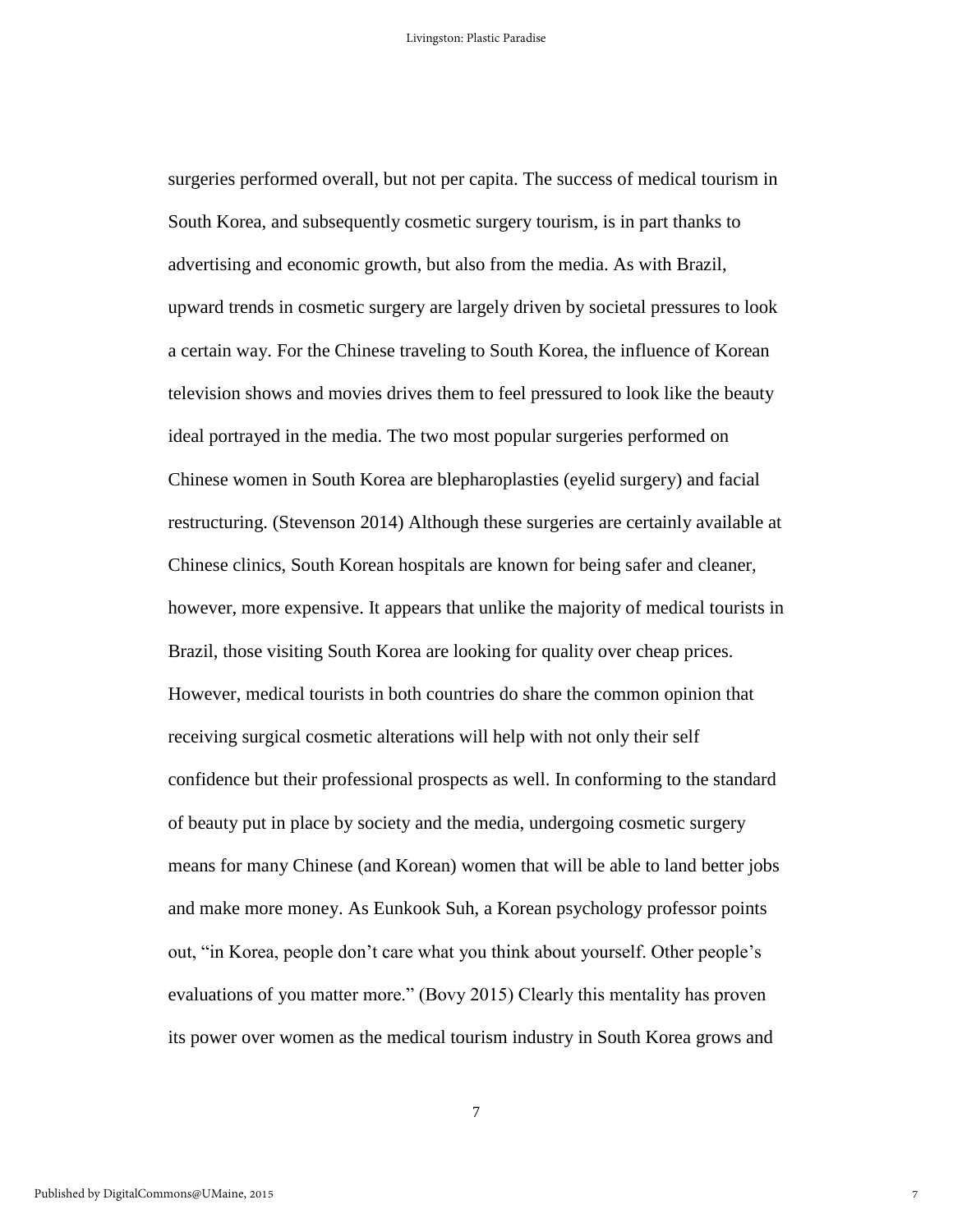more Chinese citizens cross its borders searching for the best cosmetic surgery clinic. Unfortunately, not all patients leave with the best results.

Similarly to Brazil, cosmetic surgery tourists in South Korea can run into post-operation complications. Many Chinese women went into South Korea thinking they would leave with everything they had hoped they could ever look like, but tragically left with quite the opposite. In an effort to meet the increasing demand, a growing number of unregistered clinics and unlicensed surgeons are opening up shop. As a foreigner, it can be hard to decipher which clinics are safest and yield the best results. Many Chinese tourists simply come because of safety concerns within their own country's clinics and feel Korean surgeons better understand what they want. It turns out that this is not always so. Numerous Chinese women have returned home experiencing consistent nasal infections after rhinoplasty (nose reshaping) as well as visibly misaligned jaws following doublejaw surgeries, among other horror stories. In retaliation to these complaints, many surgeons are coming up with excuses as to how it is not their fault the outcomes were not the intended results. Perhaps most concerning is that these mishaps lead not only to unintended results but have in some cases ultimately led to impaired functionality of the patients' noses and/or jaws. In a more severe case reported in January 2015, "a 50-year-old Chinese woman was left in a coma by a clinic in Seoul's up-market Gangnam district after her procedure went awry." (The Straits Times 2015) Fortunately, the Korean government is recognizing this massive and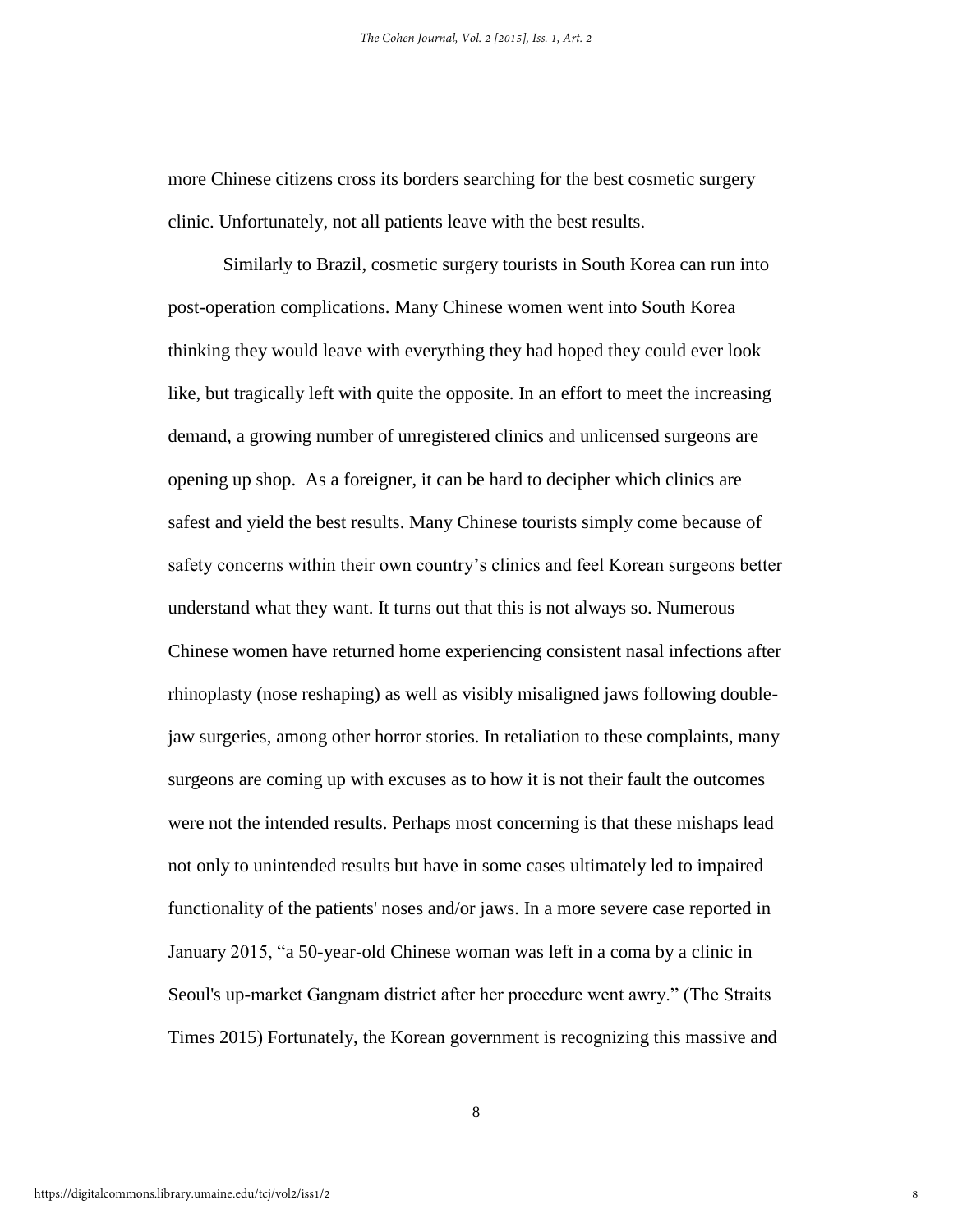unacceptable flaw in the industry, looking to punish owners of unregistered facilities with jail sentences. Whether this potential future action will be enough to prevent more horror stories from happening will be left for time to tell. It is evident that many countries share this struggle and are looking for ways to shut illegal clinics down. However, there exist countries that are new to the medical tourism industry who have the capability to prevent such clinics from even opening. Turkey is one of these countries.

Like South Korea, Turkey is considered an N-11 country, proving to be an emerging global economic player and its tourism industry certainly supports this. Last year, Turkey welcomed overall 40 million tourists into its borders. Of these, nearly half a million came for surgical procedures, "from mustache implants and liposuction to operations for serious ailments, generating \$1 billion in revenues and representing a small but growing fraction of tourism receipts." (Reuters 2013) Unlike Brazil and South Korea, Turkey's geographic location plays a large role in its success in medical tourism. It is conveniently located in between countries whose citizens don't want to wait for cosmetic procedures and those who live in countries where high-quality care is rare. Turkey offers comparatively low-cost healthcare for European and American visitors, "while also appealing to affluent citizens of troubled neighboring Middle Eastern countries by offering relatively high-quality healthcare that they lack access to domestically." (Howard 2015) For perspective, the cost of rhinoplasty in Turkey is about \$1500 compared to \$4500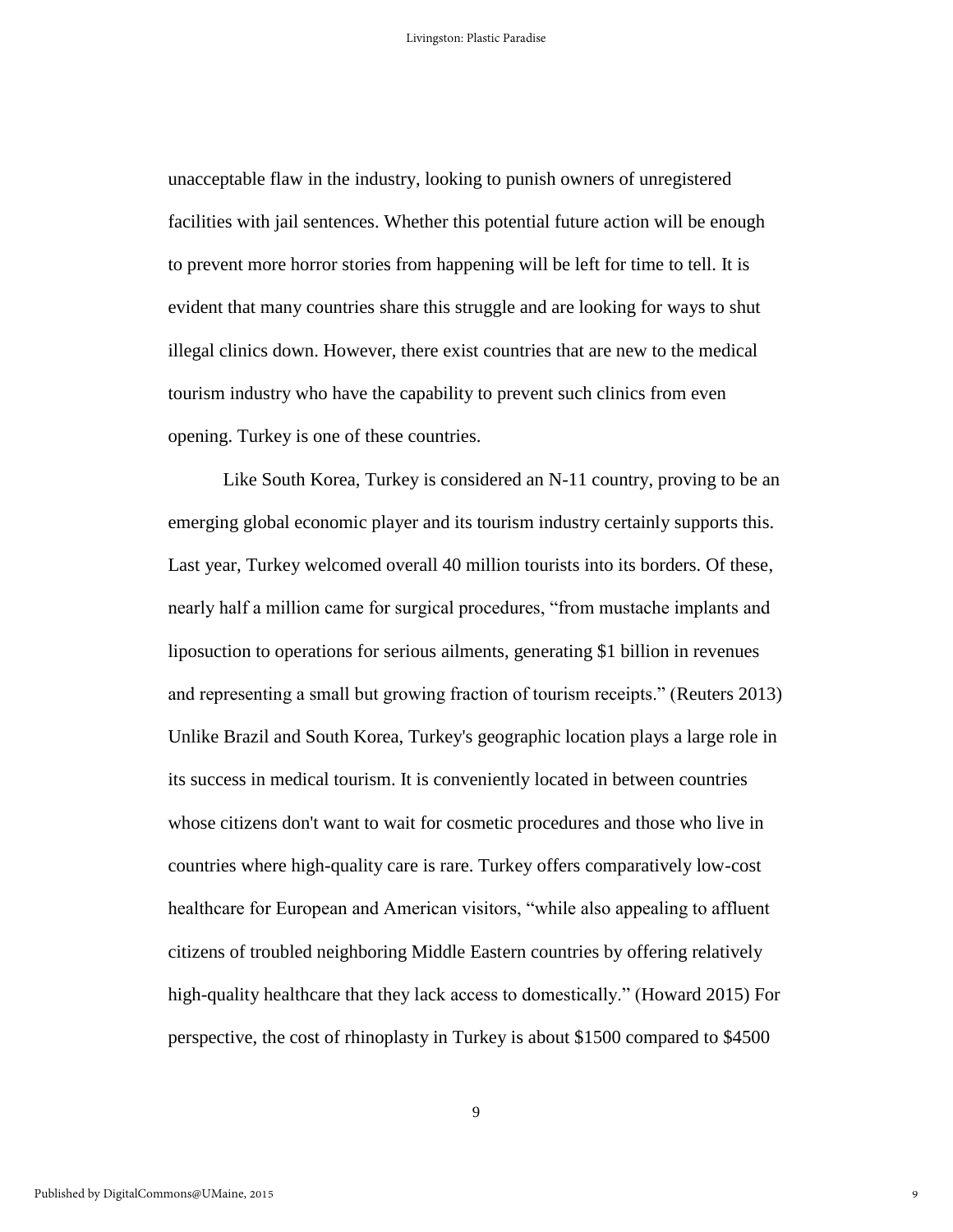in the United States. (Herrick 2007: 8) Turkey has found its niche in appealing to a wide range of medical tourists, using its geographical advantage, its welleducated workforce, and accredited organizations to draw even more tourisrs in. What is additionally appealing to tourists is that Turkey "does not require a visa for more than 70 countries," (Anadolu Agency 2015) something Brazil does not offer. With cost-effective procedures, no visa requirements, and qualified surgeons, it's no wonder cosmetic surgery tourism is on the rise in Turkey. However, the newest cosmetic trend comes as somewhat of a surprise. It appears that nowadays hair transplants have become more popular than in previous years, particularly among male patients from Saudi Arabia, Kuwait, and Greece. Celik Nuri, a plastic surgeon and the International Society for Aesthetic Plastic Surgery's national secretary for Turkey, says "you can now see a lot of men at historic sites around Istanbul who clearly have just had hair-transplant surgery." (Sullivan 2015) What is particularly interesting about this sector of cosmetic surgery tourism is that it is dominated by men, a stark difference when compared to Brazil and South Korea, whose cosmetic surgery industries are dominated by women. It is unmistakable that medical tourists going under the knife for cosmetic purposes are all doing so as a result of societal pressures, beauty ideals portrayed in the media, and economic growth and development. But what exactly do these connections and the growing trend of cosmetic surgery tourism imply for the future of international affairs?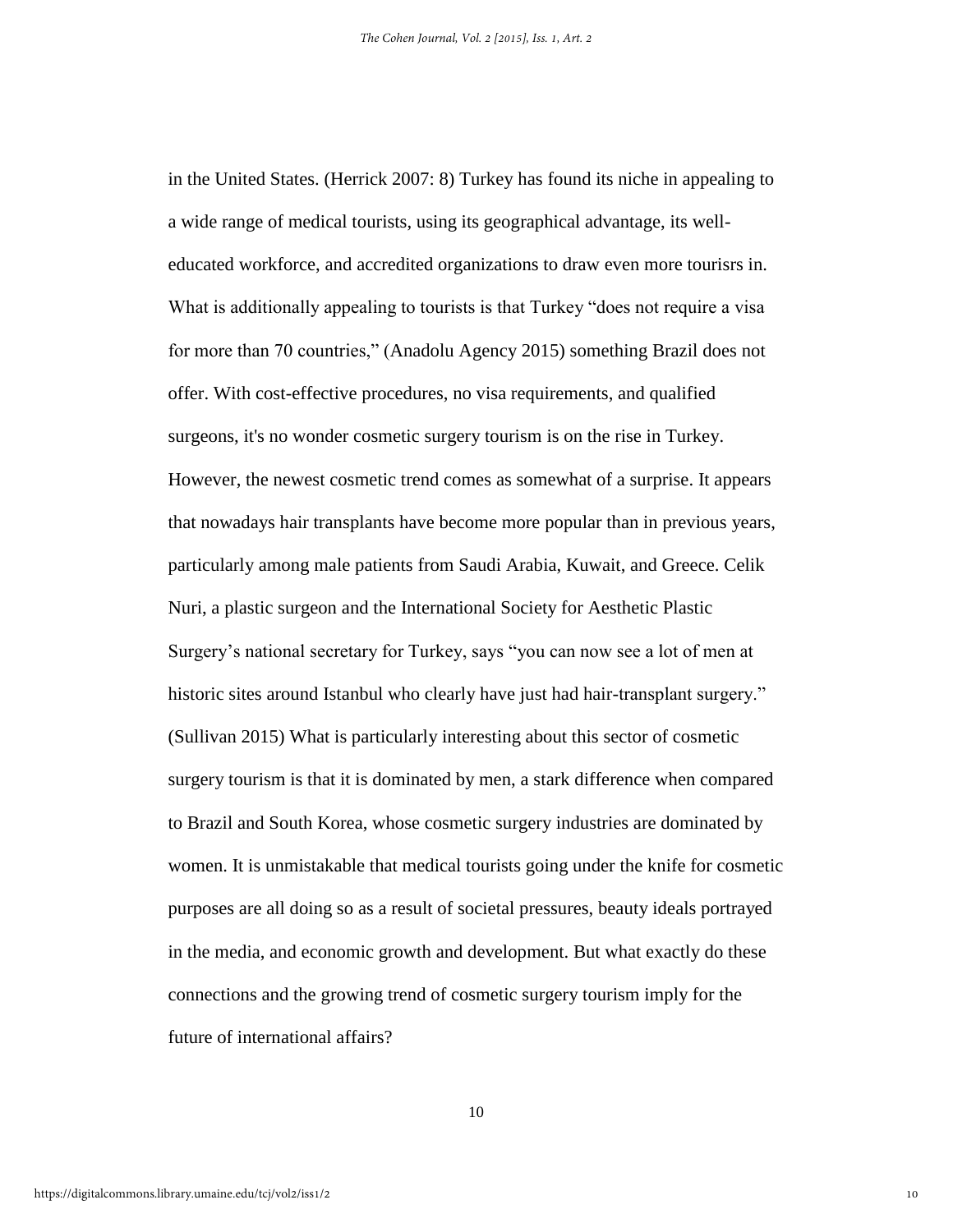It is evident that the movement of tourist-patients across international borders can be both beneficial and risky. Brazil, South Korea, and Turkey are all economically rising countries and are using their new found power to their advantage. "In sensing further opportunities for economic growth, these destinations are expanding their ambitions, pursuing aggressive strategies to attract patients in an increasingly competitive marketplace." (Howard 2015) But these countries are playing a considerably dangerous game in the process of expanding their economies. Besides the opening of illegal clinics with unlicensed surgeons to meet high demand, as seen in South Korea, there are a number of other problems the CDC has put forward as general concerns associated with medical tourism. Linguistic barriers are near the top of the list as miscommunication is often a leading cause in procedural mishaps. Hygiene is another concern since other countries may not place as strong of an emphasis on this as the United States does. Additionally, counterfeit medications, the increased risk of blood clots upon flying, and exposure to bacteria that is resistant to antibiotics are all among some of the CDC's warnings. The latter is perhaps the most problematic as it sheds light on a developing challenge faced by public health. Patients who have recently undergone surgery are particularly susceptible to infection and disease thus posing a threat to other travelers, especially during a time when contagious diseases are responsible for millions of preventable deaths each year. "As the borders become more porous and the world more integrated,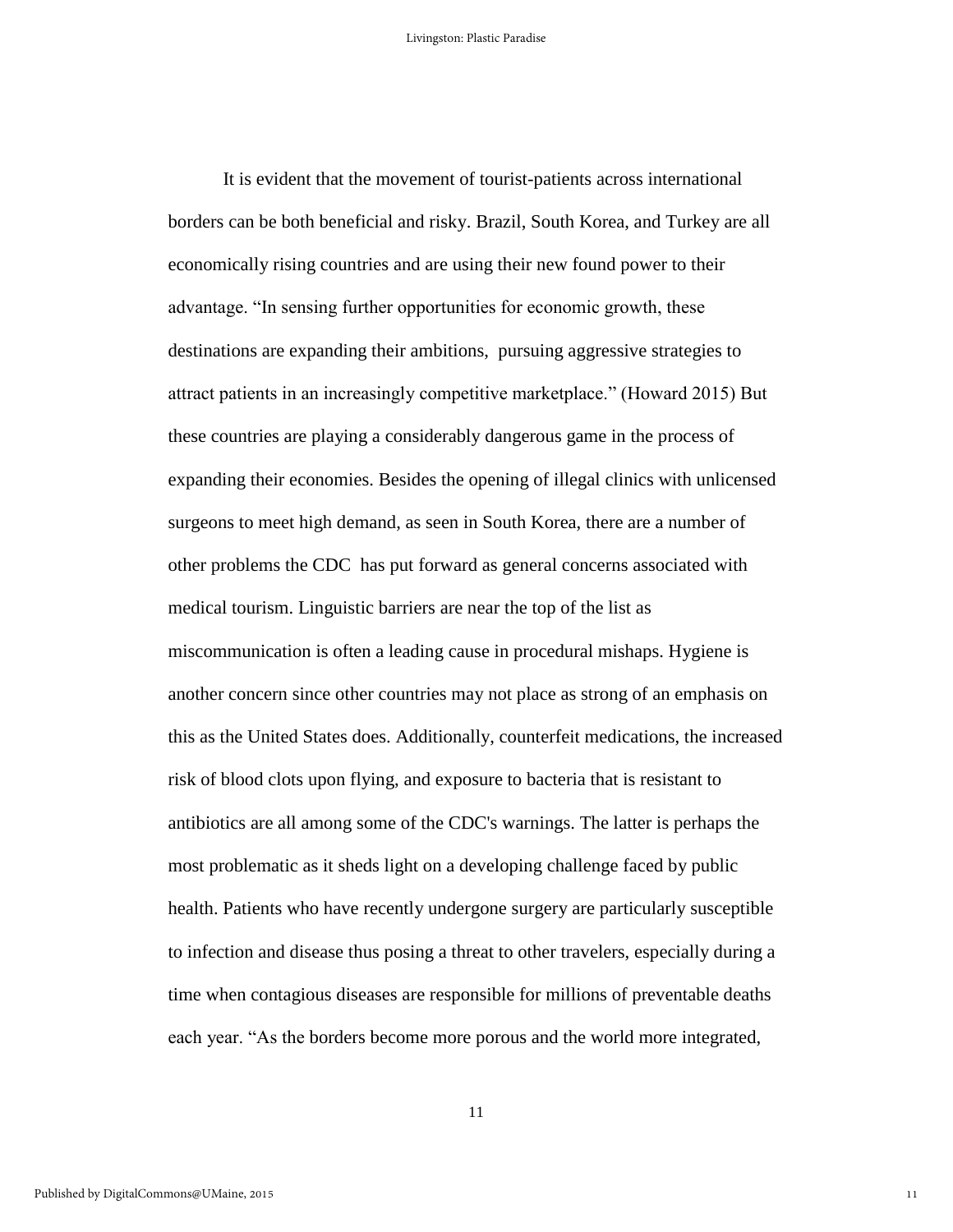our understanding of public health needs to be re-explored to find new ways of managing national health systems." (Helble 2011: 68) Alongside this major concern, the two significant roots of the growing cosmetic surgery tourism industry, the media and social pressure, need to be sincerely addressed.

A large portion of the patients traveling abroad for cosmetic surgery, particularly women, are heavily influenced by media representation and pressure from society to look a certain way. A recent study by the American Academy of Facial Plastic and Reconstructive Surgery even revealed that one in three facial plastic surgeons surveyed saw an increase in requests for procedures due to patients being more self aware of their looks in social media." (American Academy of Facial Plastic and Reconstructive Surgery 2014) Perhaps most alarming is that many of these people feel they need a youthful and "beautiful" appearance to be able to compete in the job market. The fact that many women are turning to cosmetic surgery as a way to advance their career should be a red flag. Of course, there is a thin line here. People should be able to do what they want with their own bodies but the reasons shouldn't be because they want to conform to society's beauty standards or because they feel no one will hire them otherwise. The fact that people desire cosmetic surgery strongly enough to be traveling to places like Brazil and South Korea is a reality that shouldn't be shrugged away. As the economies of BRIC and N-11 countries grow, it's clear that millions of people and governments are choosing to use the investment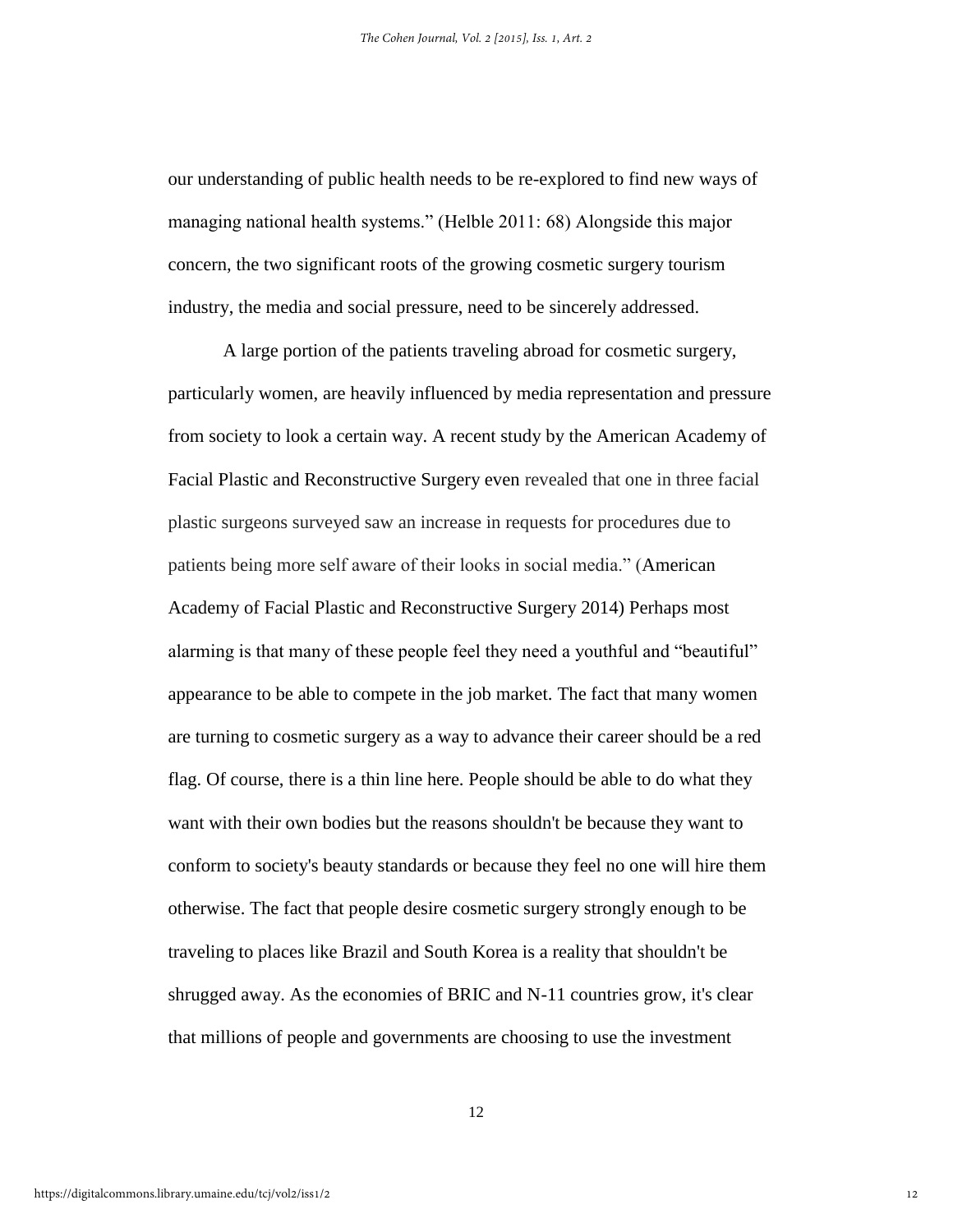opportunities and extra disposable income on cosmetic surgery. With its advantages and risks, the medical tourism industry is following an increasing trend all over the world. "While the required improvements to benefit the advantages of medical tourism are performed, taking the necessary measures against the side effects of medical tourism shouldn't be neglected. Regulatory and technologic infrastructure should be prepared to preserve the safety of patients from the disadvantages of medical tourism." (Erdoğan et al 2012: 1056) Clearly, cosmetic surgery tourism isn't going anywhere soon but as the industry strengthens and gains even more popularity, things should be done to make it safe and successful. The post-op tragedies seen in South Korea and Brazil are a harsh reality that need to be addressed as they pose a threat not only to patient safety, but to the health of the global community.

**Sources:**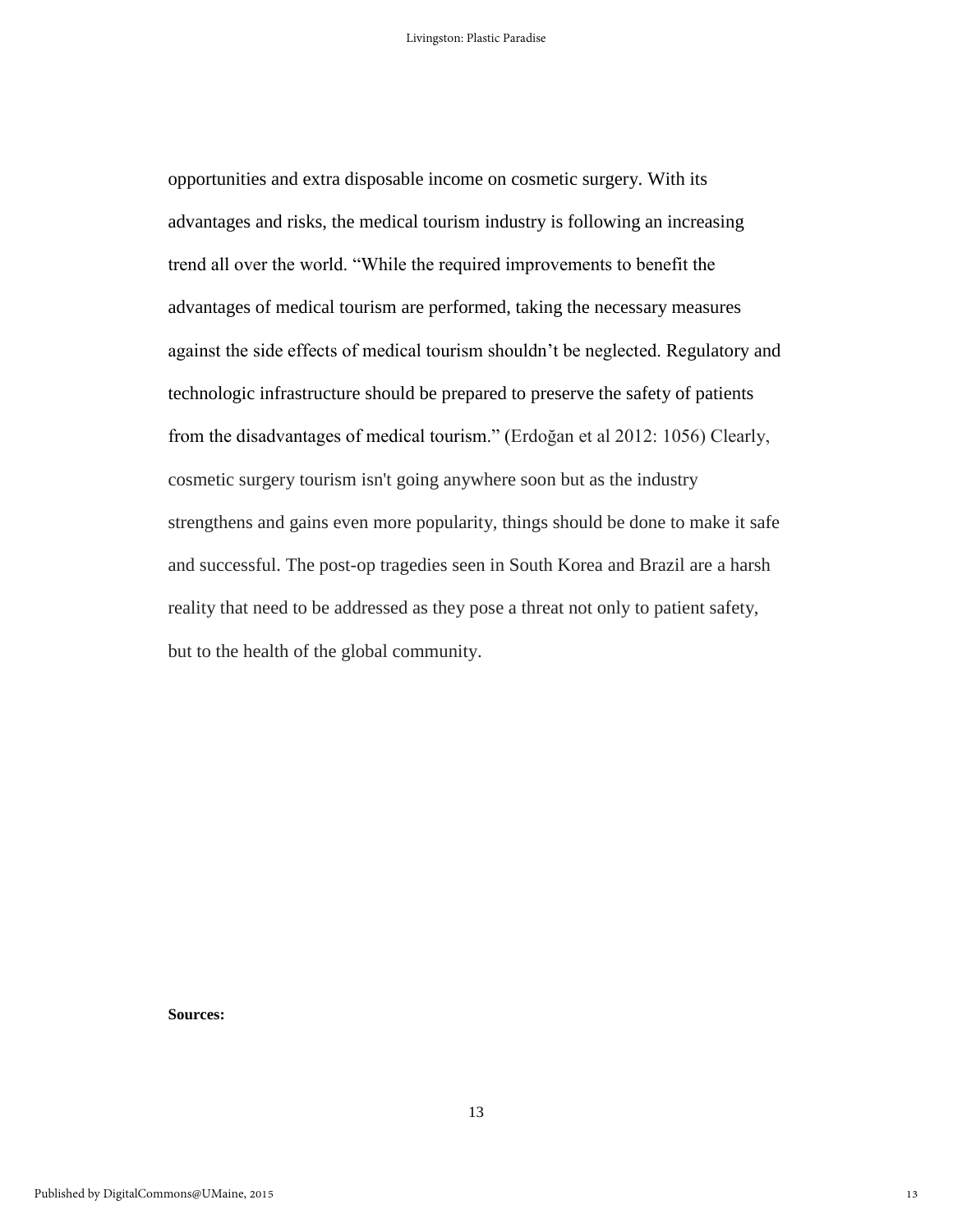1) American Academy of Facial Plastic and Reconstructive Surgery. "Selfie Trend Increases Demand of Facial Plastic Surgery." Aafprs. March 11, 2014. Accessed April 14, 2015.

http://www.aafprs.org/media/press\_release/20140311.html.

2) American Society of Plastic Surgeons. "History of Plastic Surgery." History of Plastic Surgery. Accessed April 14, 2015. http://www.plasticsurgery.org/articlesand- galleries/history-of-plastic-surgery.html.

3) Anadolu Agency. "Turkey Sees Surge in Medical Tourism." Anadolu Agency. April 1, 2015. Accessed April 14, 2015. http://www.aa.com.tr/en/health/486969- turkey-sees-surge-in- medical-tourism.

4) Bovy, Phoebe Maltz. "South Koreans Are Obsessed With Plastic Surgery, But Are Americans Any Better?" New Republic. March 24, 2015. Accessed April 14, 2015. http://www.newrepublic.com/article/121362/south-koreasbeauty-obsession-isnt-so- different-americas.

5) CDC. "Medical Tourism." Centers for Disease Control and Prevention. February 23, 2015. Accessed April 10, 2015. http://www.cdc.gov/features/medicaltourism.

6) Erdoğan, Seyfettin, and Emine Yilmaz. "Medical Tourism: An Assessment on Turkey." April 12, 2013. Accessed April 13, 2015.

http://www.medeniyet.edu.tr/content/userfiles/Medical\_Tourism\_An\_Asse ssment\_On

Turkey.pdf

7) Garcia-Navarro, Lourdes. "In Brazil, Nips And Tucks Don't Raise An Eyebrow." NPR. October 7, 2014. Accessed April 14, 2015.

http://www.npr.org/blogs/parallels/2014/10/07/353270270/an-upliftingstory-brazils- obsession-with-plastic-surgery.

8) Grout, Pam. "Medical Tourism: A Global Stampede for Affordable Care." CNN. March 22, 2013. Accessed April 14, 2015. http://travel.cnn.com/cheapest-facelifts-world-786941.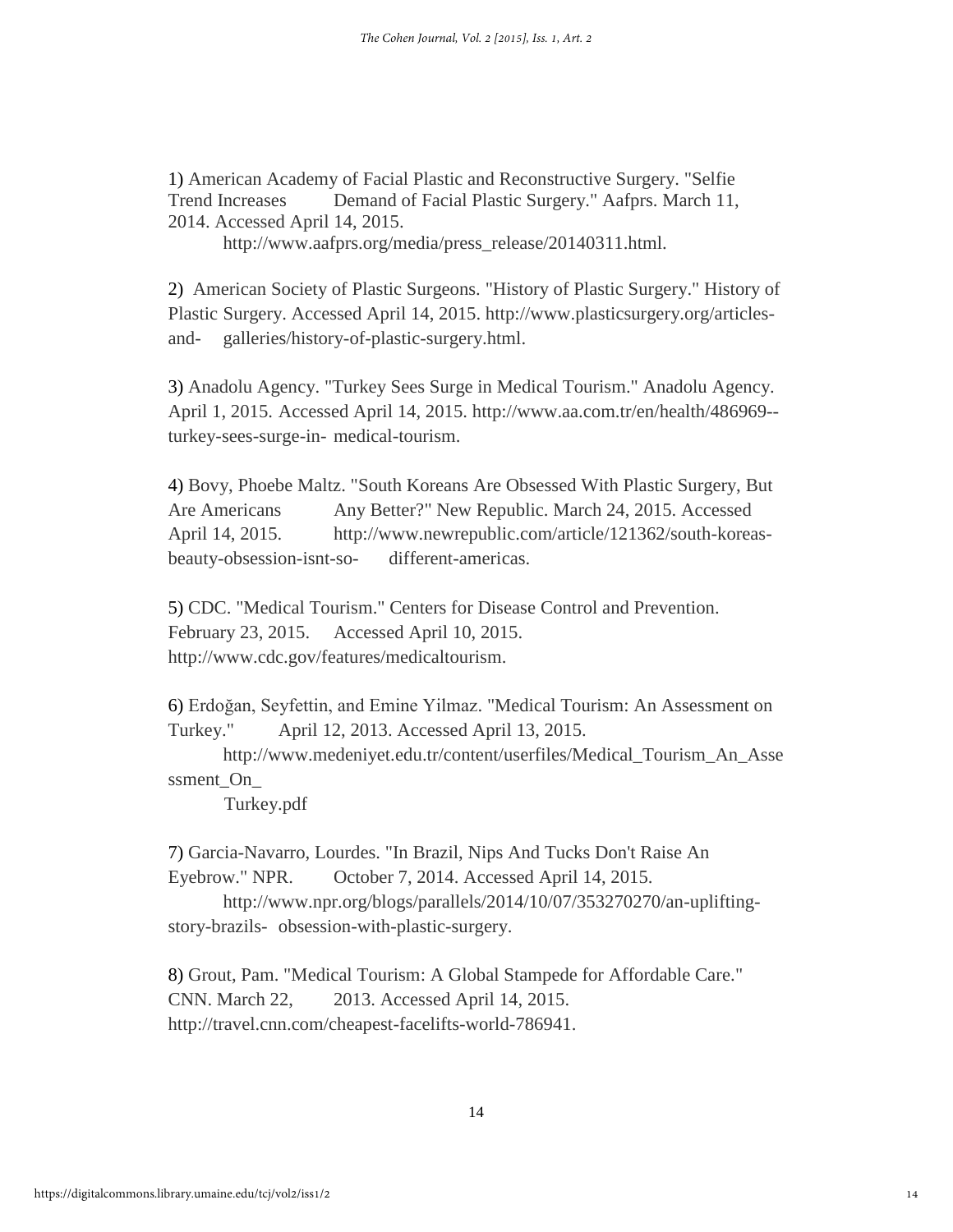9) Helble, Matthias. "The Movement of Patients across Borders: Challenges and Opportunities for Public Health." *Bulletin of the World Health Organization Bull. World Health Organ.* 89, no. 1 (November 26, 2010): 68-72. Accessed April 18, 2015.

http://www.who.int/bulletin/volumes/89/1/10-076612/en/.

10) Herrick, Devon. "Medical Tourism: Global Competition in Health Care."*National Center for Policy Analysis* 304 (November 2007): 1-35. Accessed April 17, 2015. http://www.ncpa.org/pdfs/st304.pdf. 11) Holliday, Ruth, and Joanna Elfving-Hwang. "Gender, Globalization and Aesthetic Surgery in South Korea." *Body & Society* 18, no. 2 (2012): 58-81. Accessed April 15, 2015.

https://www.researchgate.net/publication/238043267\_Gender\_Globalizati on\_and\_

Aesthetic\_Surgery\_in\_South\_Korea.

12) Horowitz, Michael D., Jeffrey A. Rosensweig, and Christopher A. Jones. "Medical Tourism: Globalization of the Healthcare Marketplace." Medscape General Medicine. November 13, 2007. Accessed April 11, 2015. http://www.ncbi.nlm.nih.gov/pmc/articles/PMC2234298/.

13) Howard, Rachel. "The Patient Abroad: An Exploration of the Motivations and Impact of Medical Tourism." MM&M. March 19, 2015. Accessed April 11, 2015. http://www.mmm-online.com/the-patient-abroad-an-exploration-of-themotivations-and- impact-of-medical-tourism/article/404476/.

14) Lake, Shawn. "Family Health: Plastic Surgery Can Repair or Enhance." Missoulian. March 16, 2015. Accessed April 14, 2015. http://missoulian.com/lifestyles/health-med-fit/family- health-plastic-surgerycan-repair-or-enhance/article\_8adee81e-832c-52a8-a60f- 05a25f2def84.html.

15) Landau, Joel. "Miss BumBum Contestant Reveals Damage from Botched Surgery." NY Daily News. January 5, 2015. Accessed April 14, 2015. http://www.nydailynews.com/life- style/health/brazil-bumbum-contestantreveals-damage-botched-article-1.2066536.